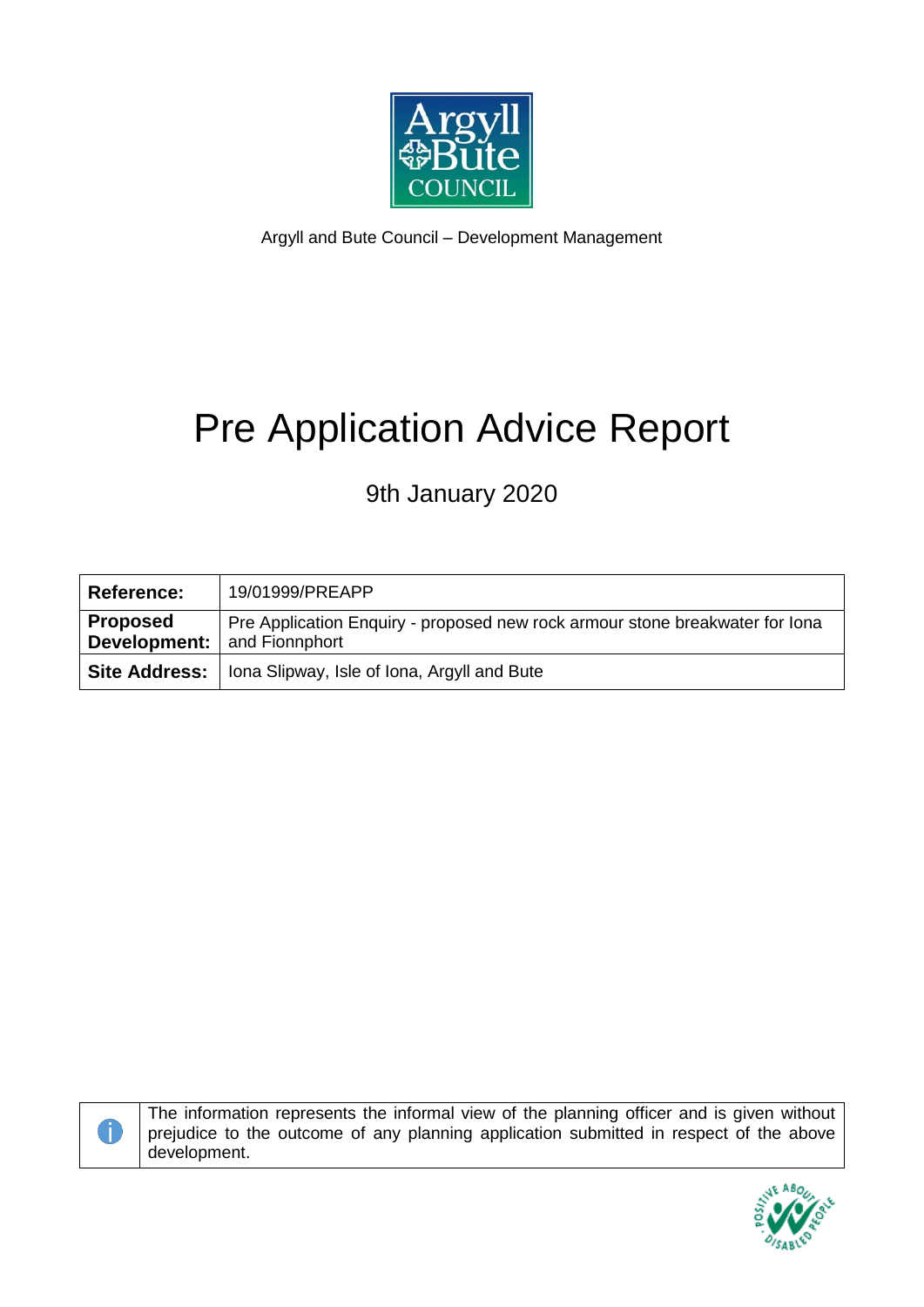| <b>Permissions Required</b>                  |                                        |  |  |
|----------------------------------------------|----------------------------------------|--|--|
| $\Box$                                       | Planning permission                    |  |  |
| <b>Type of Application</b>                   |                                        |  |  |
| П                                            | <b>Local Application</b>               |  |  |
| <b>EIA Scoping/Screening Required</b>        |                                        |  |  |
| П                                            | Yes, EIA screening is required         |  |  |
| <b>Pre Application Consultation Required</b> |                                        |  |  |
| Ш                                            | <b>No</b>                              |  |  |
| <b>Site Visit Undertaken</b>                 |                                        |  |  |
|                                              | <b>No</b>                              |  |  |
|                                              | <b>Local Development Plan Policies</b> |  |  |

• LDP STRAT 1 – Sustainable Development

# **The Settlement and Spatial Strategy**

LDP DM1 – Development within the Development Management Zones

# **Protection, Conserving and Enhancing our Outstanding Environment Together**

- LDP 3 Supporting the Protection, Conservation and Enhancement of our Environment
- LPD 4 Supporting the Sustainable Development of our Coastal Zone

# **Creating a Sustainable and Growing Economy Together**

• LDP 5 – Supporting the Sustainable Growth of Our Economy

# **Strengthening Our Communities Together**

- LDP 8 Supporting the Strength of our Communities
- LDP 9 Development Setting, Layout and Design

# **Maximising Our Resources and Reducing Consumption Together**

LDP 10 – Maximising our Resources and Reducing our Consumption

# **Improving Our Connectivity and Infrastructure Together**

• LDP 11 – Improving our Connectivity and Infrastructure

# **Local Development Plan – Supplementary Guidance Policies**

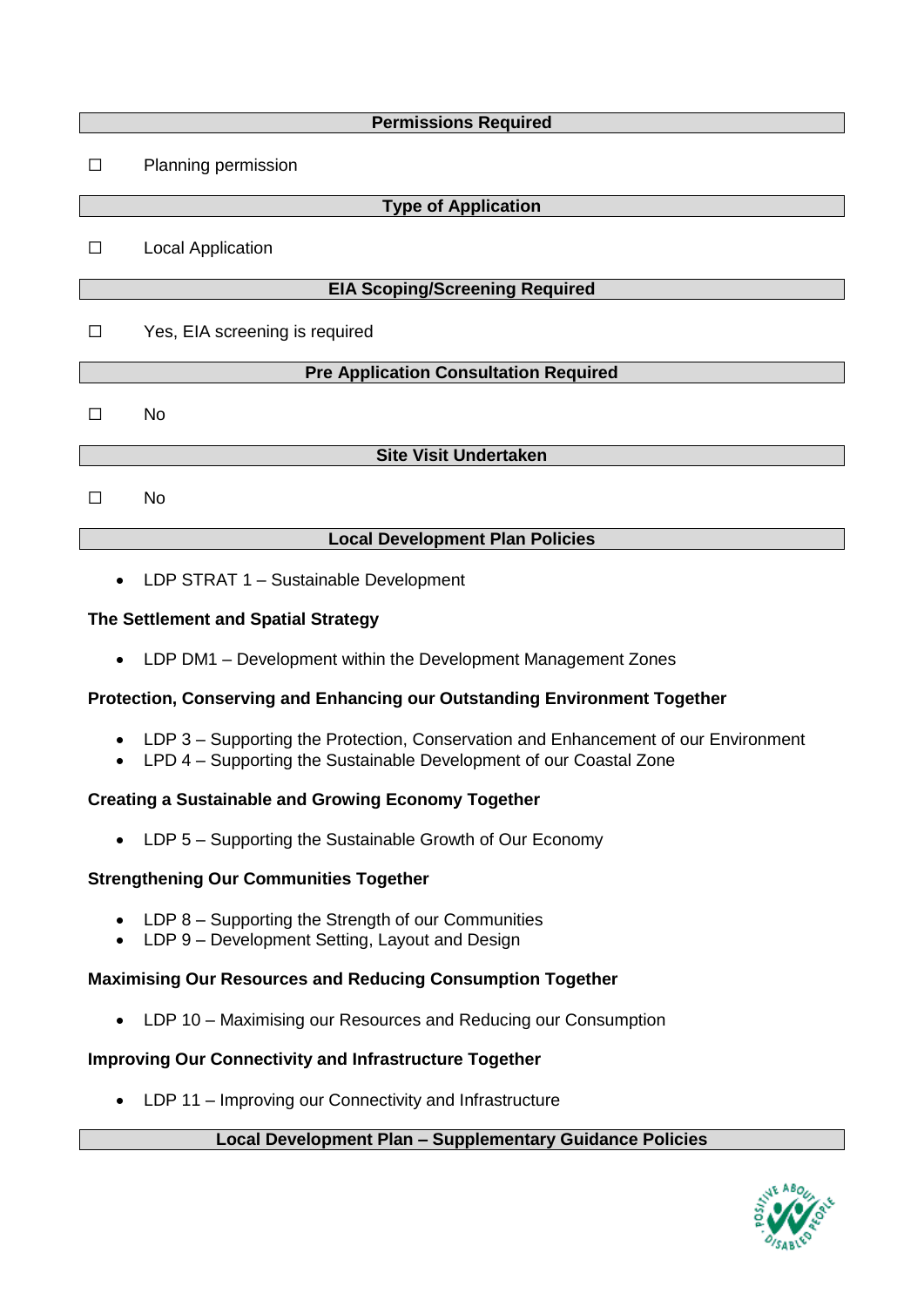# **Natural Environment**

- SG LDP ENV 1 Development Impact of Habitats, Species and Our Biodiversity (i.e. biological diversity)
- SG LDP ENV 2 Development Impact on European Sites

# **Landscape and Design**

- SG LDP ENV 13 –Development Impact on Areas of Panoramic Quality (APQs)
- SG LDP ACE 1 Area Capacity Evaluation

# **Historic Environment and Archaeology**

- SG LDP ENV 16(a) Development Impact on Listed Buildings
- SG LDP ENV 17 -Development in Conservation Areas and Special Built Environment Areas
- SG LDP ENV 19 –Development Impact on Scheduled Ancient Monuments
- SG LDP ENV 20 Development Impact on Sites of Archaeological Importance

#### **Coastal Development**

- SG LDP CST 1 Coastal Development
- SG LDP TRAN 8 Piers and Harbours

# **Bad Neighbour Development**

• SG LDP BAD 1 – Bad Neighbour Development

#### **Sustainable Siting and Design**

• SG LDP Sustainable - Sustainable Siting and Design Principles

#### **Resources and Consumption**

- SG LDP SERV 5(b) Provision of Waste Storage and Collection Facilities within New Development
- SG LDP SERV 5(c) Safeguarding Existing Waste Management Sites

#### **Addressing Climate Change**

- SG LDP SERV 7 Flooding and Land Erosion The Risk Framework for Development
- SG LDP CC 1 Climate Change and Sustainable Buildings
- SG LDP Sust Check Sustainability Checklist

#### **Transport (including core paths)**

- SG LDP TRAN 1 Access to the Outdoors
- SG LDP TRAN 3 Special Needs Access Provision
- SG LDP TRAN 4 New and Existing, Public Roads and Private Access Regimes
- SG LDP TRAN 6-Vehicle Parking Provision

#### **Other Relevant Material Considerations**

Scottish Planning Policy (SPP) 2014 National Marine Plan

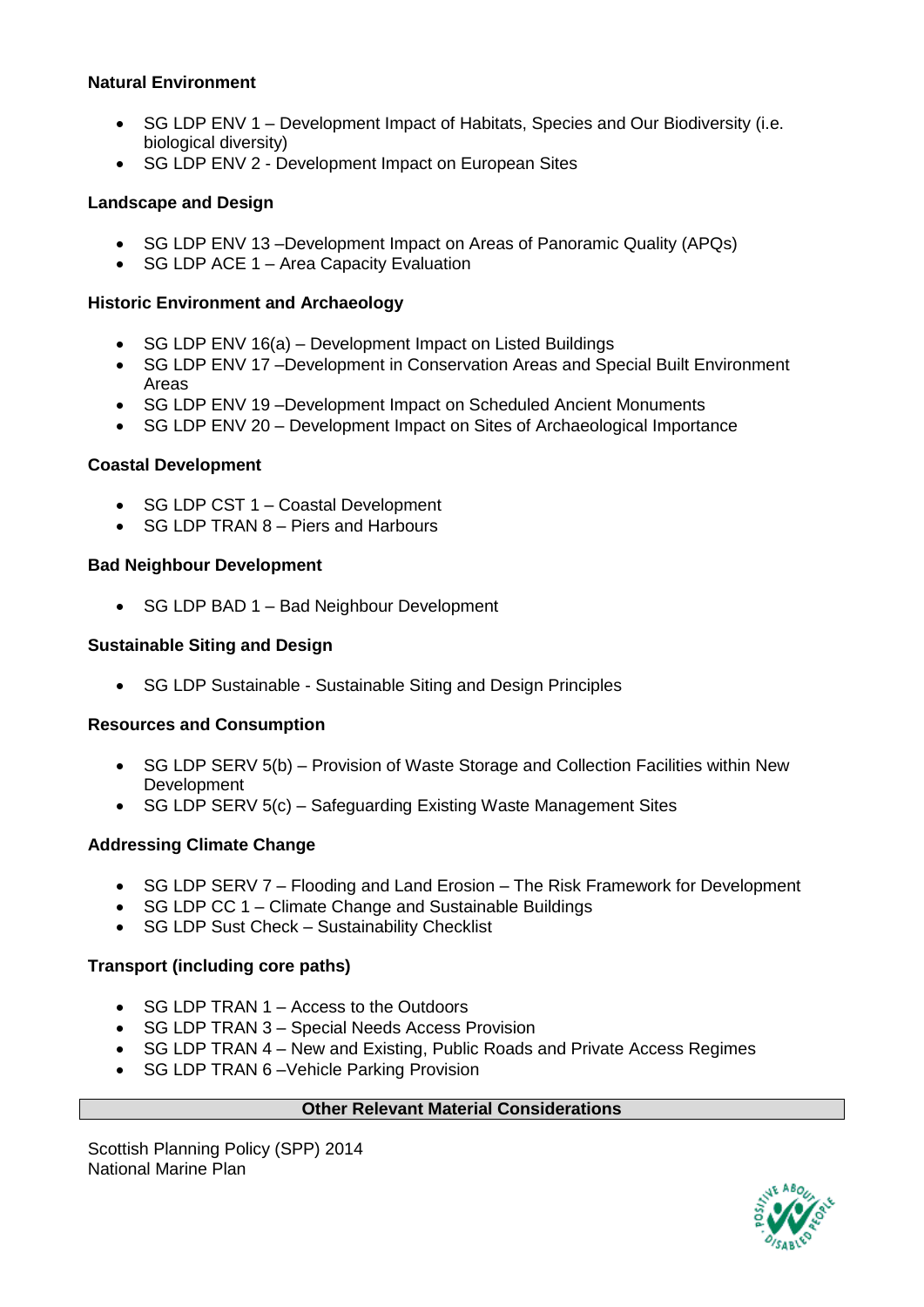N/A

#### **Known Constraints**

SEPA Coastal Flood Risk Zone Area of Panoramic Quality (APQ) HSE Trigger Zone Archaeology SEPA Waste Water Drainage Consultation Area Special Area of Conservation (SAC) Conservation Area

#### **Advice**

The proposal comprises of the construction of two new breakwaters; one at Fionnphort and one on Iona. A feasibility study has been carried out by ByrneLooby which identified a number of options. The preferred options are Option 5 at Fionnphort and Option 1B at Iona.

The development is required to address the following issues:

#### **Fionnphort**

- No overnight berthing available. Ferry operators are required to berth the vessel at Bull Hole, which requires access via dinghy at the start and end of operations each day. There are safety risks associated with accessing the ferry via dinghy, particularly during winter months.
- Limited protection from southerly and westerly wave action. This reduces the time available for safe landing of the ferry vessel at the pier. It can also result in excessive movement of the vessel at the berth, making landing and holding of the vessel in position difficult.
- Restricted berthing length at the existing pier causing the ferry to overhang.
- Pier congestion.
- Parking issues/ferry queuing.
- Conflict between mixed use of fishing and tourism industries.

#### **Iona**

- The slipway is very vulnerable to waves from north, east and south. This impacts upon all slipway users. The ferry holds its position at Iona using the weight of the ramp and the friction between the ramp and the slipway deck. The ferry is particularly vulnerable to waves at the slipway, resulting in the ramp of the ferry rising and falling from the deck of the slipway. This makes holding the ferry in position very difficult and is also a risk to foot passengers and vehicles.
- The lack of a berthing structure also makes the holding of the ferry in place difficult.
- Swell and waves affecting crossings
- Pier congestion.
- Conflict between mixed use of fishing and tourism industries.

#### **Main Policy Considerations**

The Fionnphort site lies within the designated Countryside Zone where Policy LDP DM 1 of the adopted Argyll and Bute Local Development Plan 2015 (LDP) gives encouragement to sustainable forms of appropriate infill, rounding-off and redevelopment and changes of use of existing

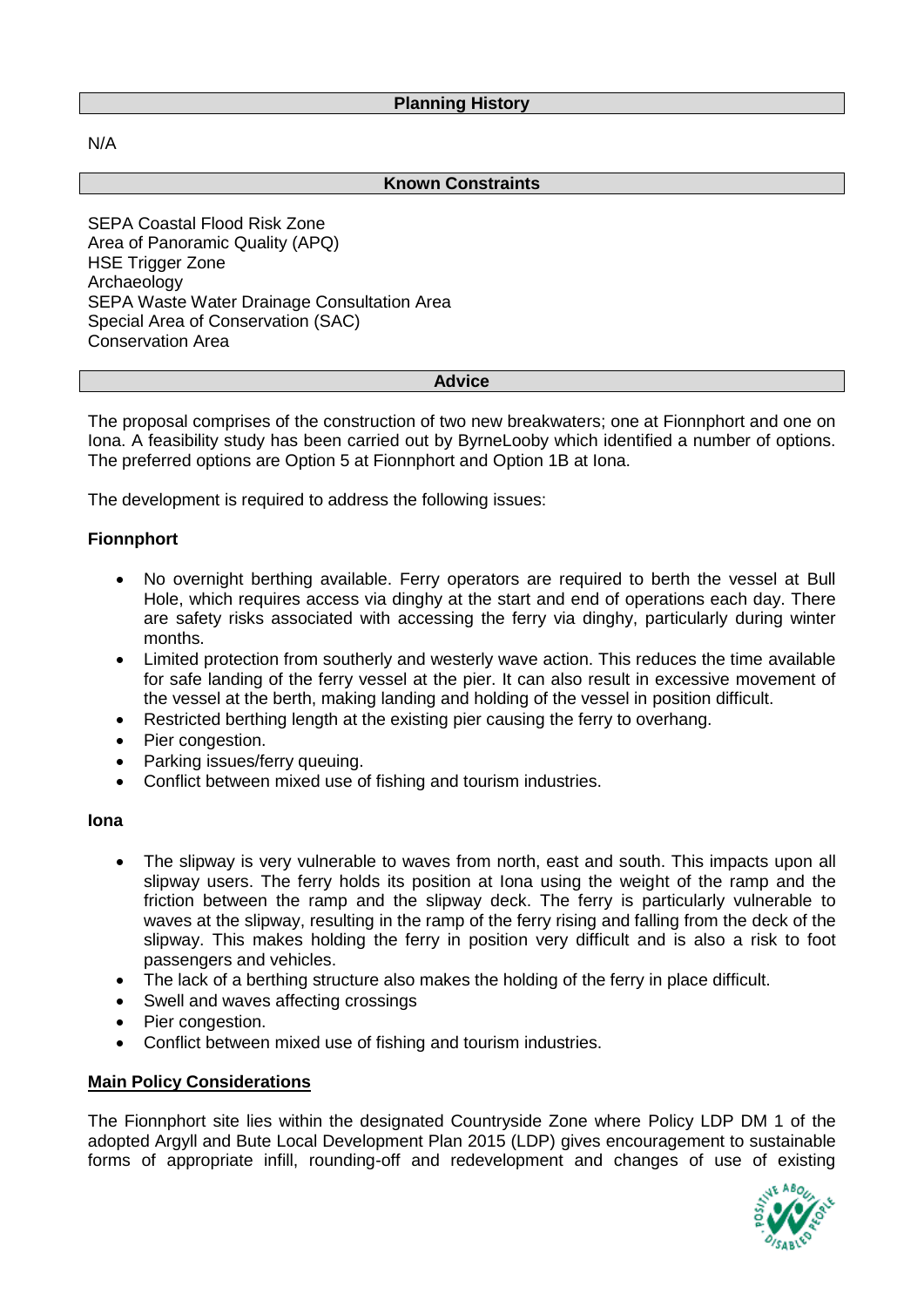buildings. In exceptional cases development in the open countryside up to and including large scale may be supported on appropriate sites if this accords with an Area Capacity Evaluation (ACE) conducted by the planning service.

The Iona site lies within the Settlement Zone where Policy LDP DM of the LDP gives encouragement to sustainable forms of small scale development on appropriate sites.

The LDP does not define scales of development for breakwater structures however in this case they can be classed as essential infrastructure which will address the issues identified above and which therefore can be classed as an exceptional case. Given that the proposed development does not involve the construction of buildings and it is related to the existing built form and existing slipways and pier facilities, it is unlikely that an ACE would be required in this case.

The proposal is a one-off development which serves a community interest and meets with support through Policy LDP 4 which recognises that the coast will sensibly accommodate proposals with a locational need, as is clearly the case here. The proposed development, by its very nature, requires a coastal location. Policy LDP 5 recognises that the success of our local economy is fundamental to Argyll and Bute's future prosperity, helping to retain population and attract new people to the area. The proposed facility will serve a varied demographic on the Isle of Mull which will in turn assist in the delivery of sustainable economic growth in accordance with policy LDP 5. This is reinforced through SG LDP CST 1 – Coastal Development and SG LDP TRAN 8 Piers and Harbours. These have been reproduced below for your reference:

#### **SG LDP CST 1 – Coastal Development**

In recognition of the special qualities of the onshore coastal areas of Argyll and Bute this policy seeks to support their sustainable development by safeguarding the special coastal qualities as set out below.

The preferred location for developments requiring a coastal location is the Developed Coast, which consists of coastal areas within the Settlement Development Management Zone, excluding the Natural Foreshore.

There is a presumption against the development of the Natural Foreshore unless:

- I. there is a specific operational purpose for the proposals Natural Foreshore location; and
- II. there is no effective alternative location for the development landward of the natural foreshore; and
- III. the development does not damage or undermine the key features of the natural foreshore area including,
	- a. the dynamics and balance of the ecology of the foreshore;
	- b. the sustainable productive capacity of the foreshore for shell-fish farming; and
	- c. the effective functioning of the foreshore in providing access between land and water activity.

#### **Safeguarding Special Coastal Qualities**

In order to safeguard the special environmental and/or cultural qualities of the coastal areas, development proposals on or adjacent to the coast or that have an impact on the coast will require:

- I. To demonstrate that any positive or negative impacts on the ecological status of coastal and transitional water bodies and coastal processes have been addressed to the planning authorities satisfaction; AND
- II. To assess the proposal against the conservation objectives of any affected Marine Protected Area and the national status of Priority Marine Features; AND
- III. To assess the proposal's impact on existing marine and coastal commercial and recreational activity; AND

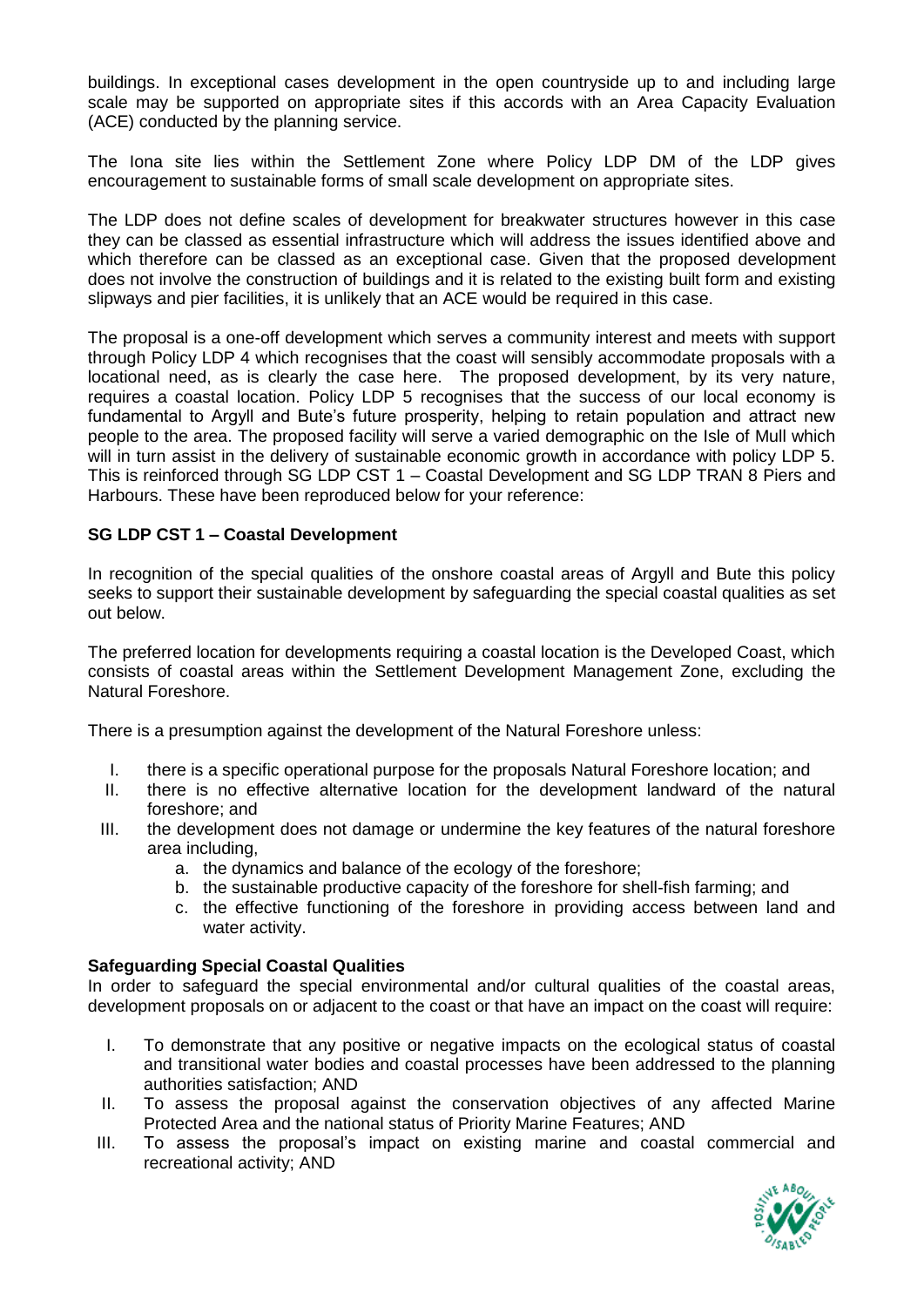IV. To demonstrate that the National Marine Plan, any relevant Regional Marine Plans and Council adopted local ICZM and marine plans have been taken into account.

#### **SG LDP TRAN 8 - Piers and Harbours**

Development of new or existing pier and harbour infrastructure is to be encouraged provided that such development promotes the retention or expansion of commercial marine related uses.

Development proposals should be consistent with Policy LDP  $4 -$  Supporting the Sustainable Development of our Coastal Zone and all other relevant LDP policies and SG.

- A. Pier and Harbour development is encouraged in the first instance at locations where piers and harbour infrastructure already exists. Where proposals for new infrastructure are outwith these locations, support will only be given where proposals can demonstrate:
	- a. A locational and operational need; AND
	- b. The applicant has demonstrated to the satisfaction of the planning authority, that nearby existing facilities or infrastructure do not satisfy the requirements of the proposed development; AND
	- c. That they are compatible with the scale of any adjacent settlement.
- B. Proposals for redevelopment or expansion of existing piers and harbours will be supported where:
	- a. The proposal requires a harbour-side location or is ancillary to activities taking place within the harbour itself; AND
	- b. The proposal would not compromise the efficient working of the harbour, including the provision of public or commercial ferry services, freight transport and servicing of the fishing, aquaculture and renewable energy industries; AND
	- c. The design, scale and siting of the new development respects, as much as is reasonably possible in an industrial area, the character or appearance of the adjacent areas; AND
- C. Development which supports marine leisure and recreational purposes and provision of infrastructure to support greater use of low carbon fuel options, will be viewed favourably where proposals are compatible with existing commercial uses and the safe efficient working of the harbour.
- D. Where appropriate, development of freight transport facilities that can support multiple uses is encouraged, including transhipment of timber, building materials and cargoes associated with the fishing, aquaculture and renewables industries.
- E. The development of temporary facilities may be considered appropriate where sea transport of timber or materials for renewable energy developments is only required for a limited time. In such cases, the impact on the environment from removing the temporary infrastructure should be considered alongside potential opportunities for continued use of facilities by other users, where a need has been identified and the location is deemed appropriate.

Having regard to the above it is considered that the principle of the development is acceptable. The proposed structures are fairly large and therefore they have the potential to have an adverse visual impact upon the landscape and setting of the wider historical environment. The site is within an Area of Panoramic Quality and therefore Supplementary Guidance SG LDP ENV 13 – Development Impact on Areas of Panoramic Quality is applicable. This states that:

Argyll and Bute Council will resist development in, or affecting, an Area of Panoramic Quality where its scale, location or design will have a significant adverse impact on the character of the landscape unless it is adequately demonstrated that:

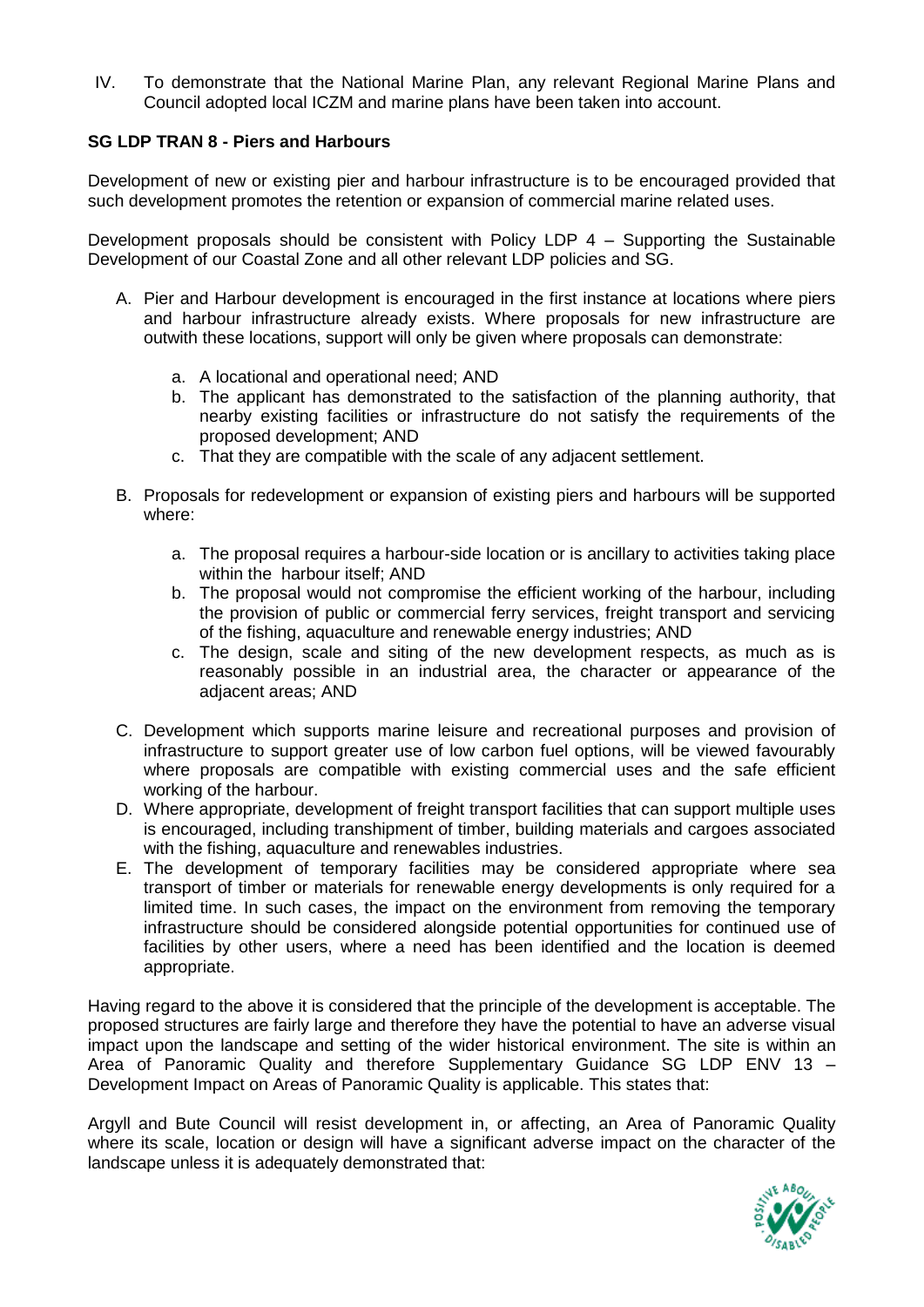- A. Any significant adverse effects on the landscape quality for which the area has been designated are clearly outweighed by social, economic or environmental benefits of community wide importance;
- B. In all cases the highest standards, in terms of location, siting, design, landscaping, boundary treatment and materials, and detailing will be required within Areas of Panoramic Quality.

Developments will be expected to be consistent with Policy LDP 9 – Development Setting, Layout and Design, associated SG and the relevant Argyll and Bute Landscape Capacity Assessment.

Whilst there are no immediate concerns regarding the visual impact of the proposed structures, a full assessment cannot be undertaken until the detailed planning application stage which would include the views of consultees. Any application for planning permission should include a design statement addressing the chosen design of the development from a visual perspective rather than on solely technical reasons and appropriate elevations, site sections and photomontages should also be included.

This preliminary assessment is based on current information. In the event of a formal planning application being submitted, the council must take into account views of consultees and representations from the public as appropriate. Any subsequent assessment must reflect this and may therefore differ from the initial assessment.

#### **Consultees for any future application**

The following consultees are likely to be consulted in the event of a formal application being consulted. You may wish to contact consultees for additional pre application advice prior to the submission of your application. Please note that on occasion it may be necessary to involve consultees who are listed below as a formal application progresses.

- Scottish Natural Heritage (SNH)
- Argyll and Bute Council Biodiversity Officer
- Scottish Water
- Argyll and Bute Council Environmental Health
- Flood Risk Assessor
- Scottish Environmental Protection Agency (SPEA)
- Argyll and Bute Council Roads
- Health and Safety Executive
- West of Scotland Archaeology Service (WOSAS)
- Historic Environment Scotland (HES)
- Argyll and Bute Marine and Coastal Development Officer
- Argyll and Bute Built Heritage and Conservation Officer
- Marine Scotland
- Crown Estate
- Northern Lighthouse Board (NLB)
- Caledonian Maritime Assets (CMAL)
- Scottish Fire and Rescue Service

# **Possible Supporting information required for any future application**

- Design and Access Statement
- Supporting Planning Statement
- Construction Environmental Management Plan
- Traffic Management Plan